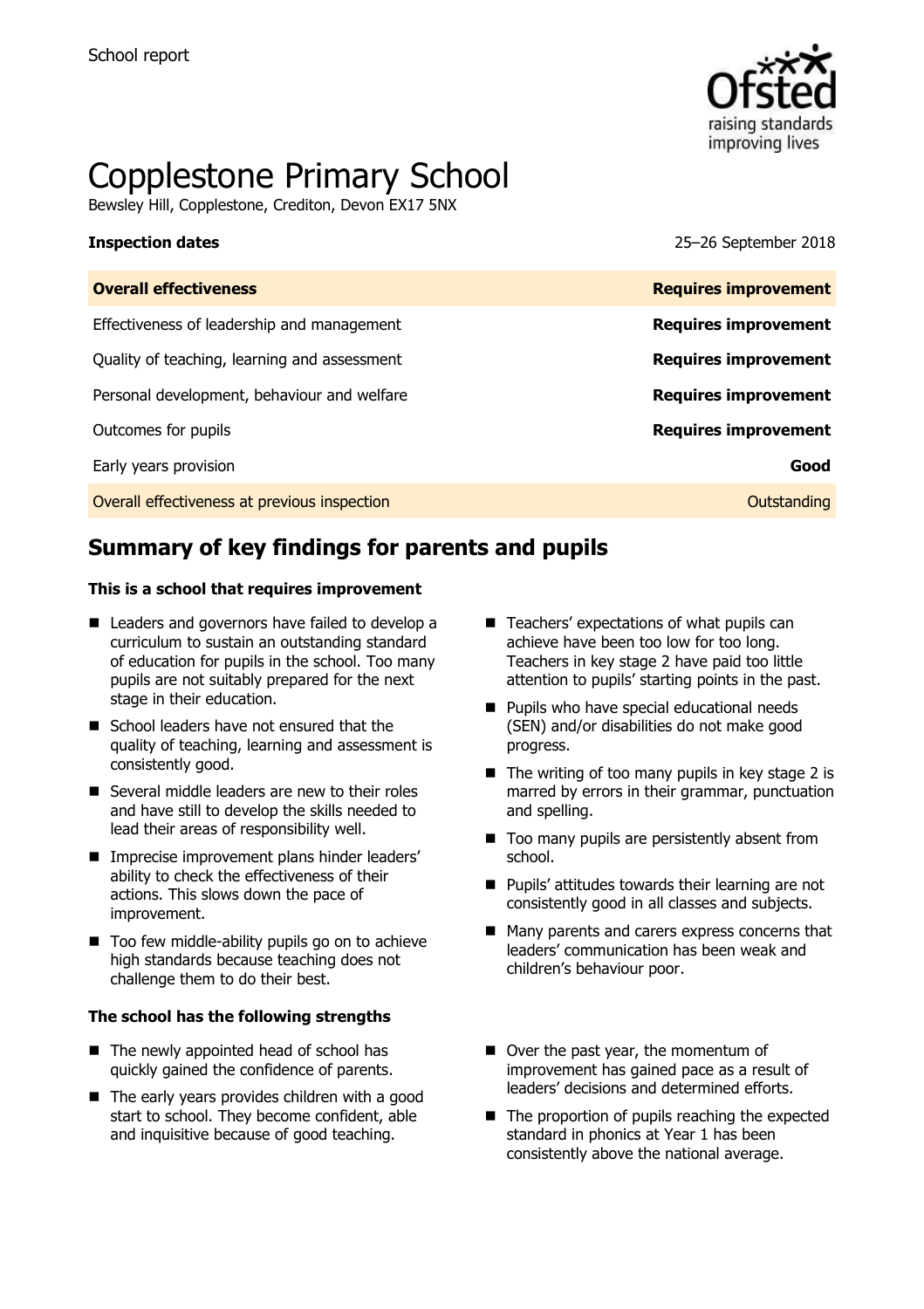

# **Full report**

### **What does the school need to do to improve further?**

- Improve the effectiveness of leadership and management by:
	- tackling the variability in the quality of teaching, learning and assessment so that there is greater consistency across classes and subjects
	- sharpening leaders' plans for improving the school to show clearly when and how success will be assured
	- supporting middle leaders' skills in bringing about improvement in their subjects
	- ensuring that governors hold senior leaders rigorously to account for the quality of provision in the school, particularly for pupils who have SEN and/or disabilities
	- improving communication with parents.
- Improve the quality of teaching, learning and assessment so that pupils in key stages  $1$ and 2, including those who have SEN and/or disabilities, make at least good progress by teachers:
	- providing greater challenge for middle-ability pupils
	- helping pupils to develop their skills in grammar, punctuation and spelling
	- adapting activities when individual pupils need additional support.
- Improve pupils' personal development, behaviour and welfare by:
	- teaching pupils the skills of effective learners so that they consistently take pride in their work and demonstrate positive attitudes to their learning
	- ensuring that the attendance of pupils who are persistently absent from school improves.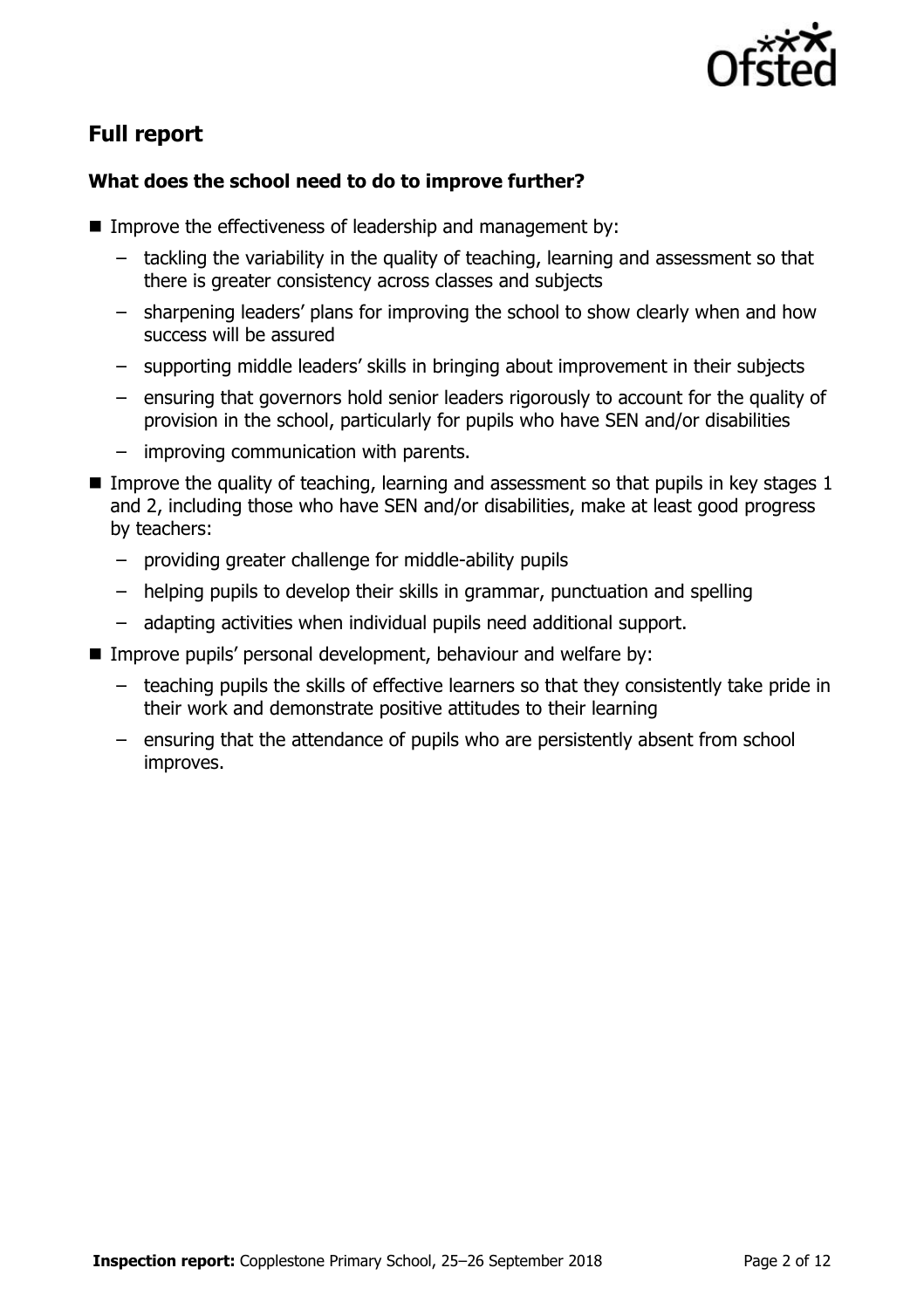## **Inspection judgements**

### **Effectiveness of leadership and management Requires improvement**

- The school has experienced considerable changes in staffing since the previous inspection. Current leaders are promoting significant changes for the better. However, school improvement has not been rapid enough to overturn weaknesses.
- School leaders have not ensured that the quality of teaching, learning and assessment is consistently good. Staff training has been effective in improving teachers' subject knowledge. However, improvements in the quality of teaching have yet to compensate for previous gaps in pupils' learning.
- Middle leaders that are new to their roles have made a good start to address weaknesses. However, they do not yet have the skills needed to lead their areas of responsibility well.
- Leaders' plans for further improvements are based on an accurate understanding of the school's strengths and weaknesses. However, planned actions are not always outlined clearly and lack precision. Consequently, the information provided does not enable governors to offer leaders the challenge they need to tackle remaining weaknesses swiftly.
- Leaders do not communicate effectively with parents. Several parents express concerns that senior leaders have not dealt with poor behaviour well. However, parents spoke positively about changes over the past year and particularly this term. They describe a marked difference in leaders' expectations and say that the school atmosphere is much more positive.
- Changes in teaching and previously low staff morale have held back pupils' achievement. Over the past year, the quality of education provided is once again moving in the right direction. Almost all of the current staff support the positive changes being made in the school. Staff morale is gathering strength.
- New appointments are enthusiastic and keen to make a difference. For example, the newly appointed federation special educational needs leader has already supported teachers to enhance the quality of their support for pupils who have SEN and/or disabilities.
- Leaders are establishing strong links for staff to visit and liaise with other schools. These actions have been effective. Teachers' skills are improving. Even so, turbulence in teaching and previously low staff morale have held back pupils' achievement.
- Leaders understand and take full account of issues affecting disadvantaged pupils' learning. They set appropriate priorities and actions for the use of the pupil premium funding. This is helping the few disadvantaged pupils to learn more successfully.
- Leaders previously identified areas for improvement in reading. Their actions to raise the profile of reading and to develop a reading culture and love for reading have been successful.
- Similarly, leaders previously identified weaknesses in the teaching of mathematics. New approaches to planning, together with intensive staff training to strengthen teachers' subject knowledge, have paid off. More pupils are achieving well in mathematics.

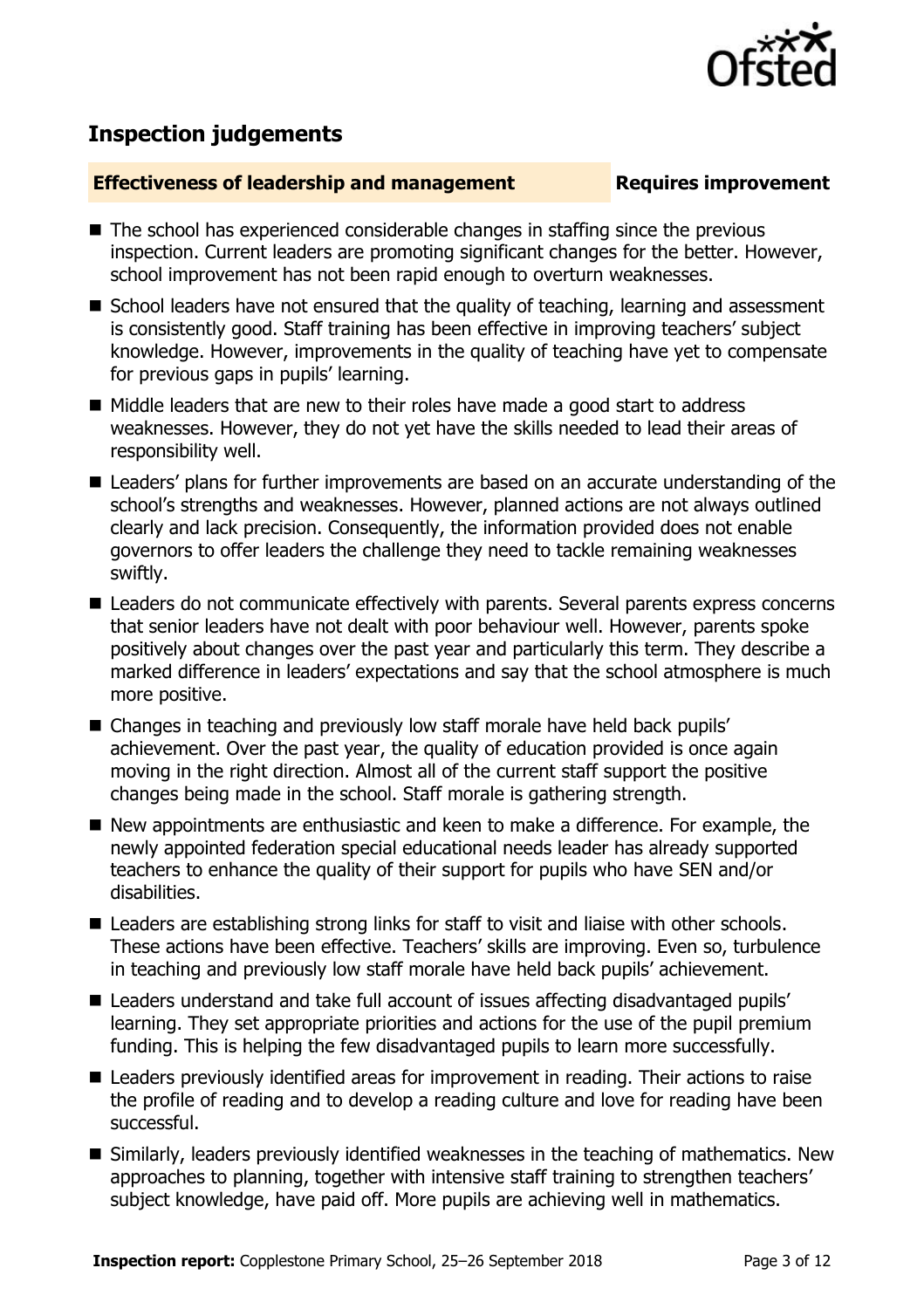

■ Leaders have been effective in their approach to raising pupils' overall attendance but recognise there is more to be done.

### **Governance of the school**

- Governors take their roles seriously. Their commitment to the school can be seen in the successful way they have developed their systems in line with advice from a recent governance audit.
- Governors are aware of their duty to monitor the use of additional funding. Governors' challenge to leaders is increasingly reflected in improved standards of attainment for disadvantaged pupils. However, governors' actions have had limited influence in making sure that additional special educational needs funding supports pupils who have SEN and/or disabilities to make the progress they need. They do not have a clear enough view of the success of initiatives. This is primarily because the information governors receive from leaders in the school does not assist them in gathering a clear view of the progress that pupils who have SEN and/or disabilities make.
- Governors have a clear understanding of the school's performance. They debate and challenge what leaders tell them. Governors undertake visits to understand the school's performance. They write reports and share them with other governors to consider any necessary action.
- Governors have acted decisively to ensure that there is leadership capacity within the federation. In 2018, Devon Moors Federation joined with a local trust to form a cooperative partnership. The school has restructured, and several middle leaders are new to their posts.
- The governing body has been instrumental in determining a new and more rigorous term report of standards from heads of school and the executive headteacher.

### **Safeguarding**

- $\blacksquare$  The arrangements for safeguarding are effective.
- Leaders have established effective routines and systems to keep pupils safe. In addition, they responded promptly to a local authority audit to ensure that pupils were clear about who to go to if they had concerns. Pupils say they feel confident to raise any worries they have with staff.
- The designated safeguarding leaders ensure that staff are competent in identifying and reporting concerns. Leaders keep detailed records of actions taken and are persistent in pursuing help from local authority services for vulnerable pupils and their families.
- Leaders ensure that employment checks are in place in line with statutory requirements.
- Leaders are alert to potential risks to pupils. For example, the buildings and grounds are secure and the identity of visitors is checked fully by office staff.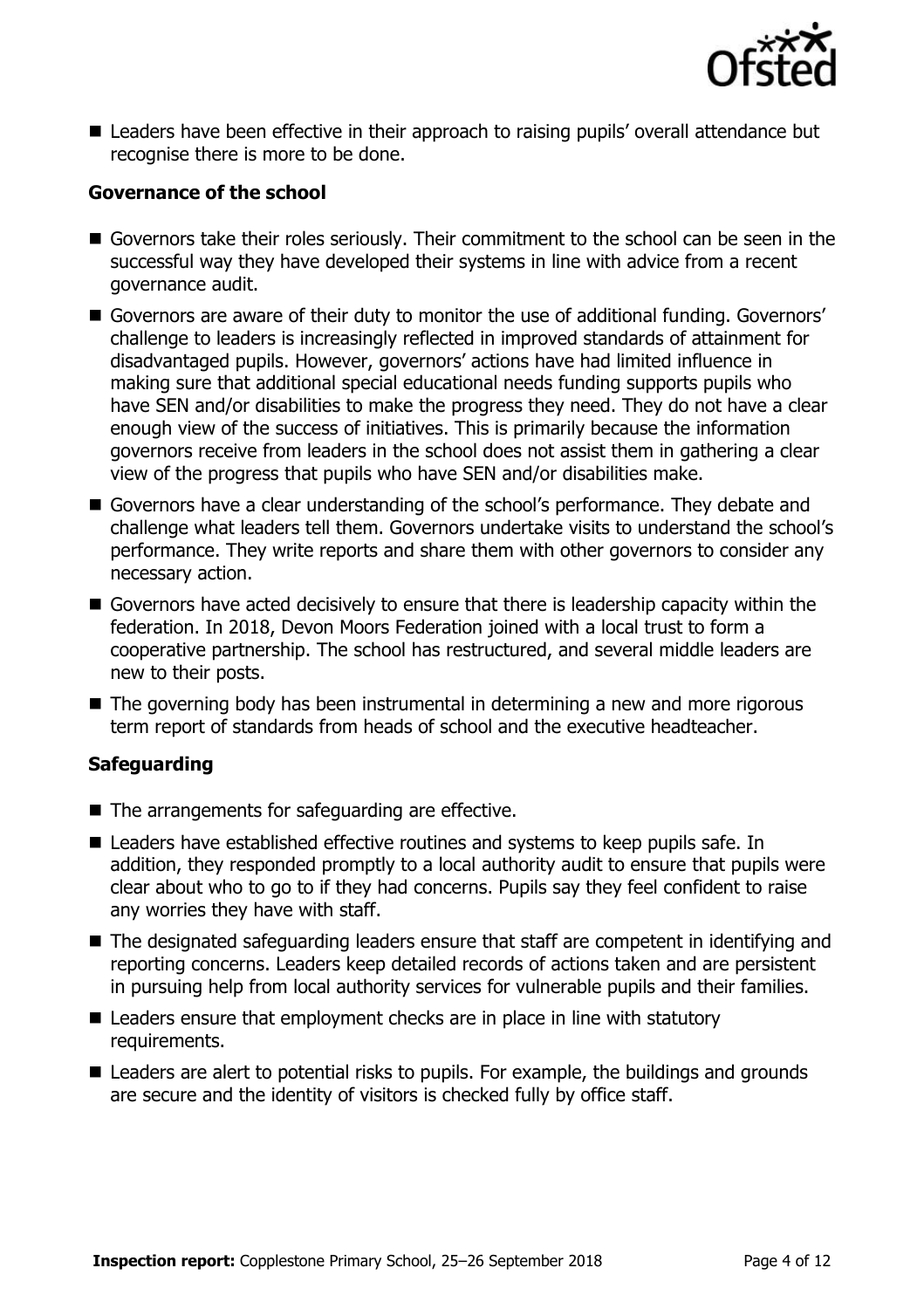

### **Quality of teaching, learning and assessment Requires improvement**

- Too many teachers do not make effective use of the information they have about what pupils already know, understand and can do. This often results in pupils completing work that is too easy or too hard for them. These lingering inconsistencies in teaching continue to hold back pupils' progress.
- Teachers do not have high enough expectations of pupils. The presentation of pupils' work, and the quality of their handwriting, are not consistently high across the school.
- The teaching of writing across the year groups varies in its effectiveness. On too many occasions, in Years 4, 5 and 6, pupils' work repeatedly shows simple spelling, grammar and punctuation errors.
- Teachers are increasingly using their improved subject knowledge in mathematics to use questioning that deepens pupils' understanding of mathematical concepts. Consequently, standards are improving. Pupils who had gaps in their learning are beginning to catch up. However, some teaching fails to provide the necessary challenge for pupils of average ability to reach the higher standards.
- The teaching of reading skills has been a strong focus for leaders and teachers. There is now a consistent approach to the teaching of reading skills across the school. Teachers use their knowledge of pupils' abilities to provide the appropriate match of reading books. As a result, most current pupils are achieving well in reading.
- Teachers and teaching assistants are making better use of their assessments this year to quickly identify gaps in pupils' learning to help pupils catch up.
- Although improving, teachers' work to support pupils who have SEN and/or disabilities is not finely tuned to pupils' needs and therefore is not helping to remove barriers to their learning. On occasions, pupils lose attention and their behaviour becomes negative because of a mismatch of work to their needs.
- In most year groups, teachers engender positive relationships with pupils, who in turn show great respect for their teachers and others in the class. However, teachers in some classes struggle to motivate pupils and this results in pupils not concentrating as well as they should.

### **Personal development, behaviour and welfare <b>Requires improvement**

### **Personal development and welfare**

- The school's work to promote pupils' personal development and welfare requires improvement.
- **Pupils reported that, in the past, they have not felt safe at school because of the poor** behaviour of a small number of pupils. Several parents expressed a similar view. However, pupils say they feel safe now because pupils are complying to the new school rules increasingly well.
- A few pupils' negative attitude to learning in year groups across the school results in low-level disruption and slows down pupils' progress. However, pupils' attitudes are improving. Work in pupils' books reflects that pupils are taking a greater pride in their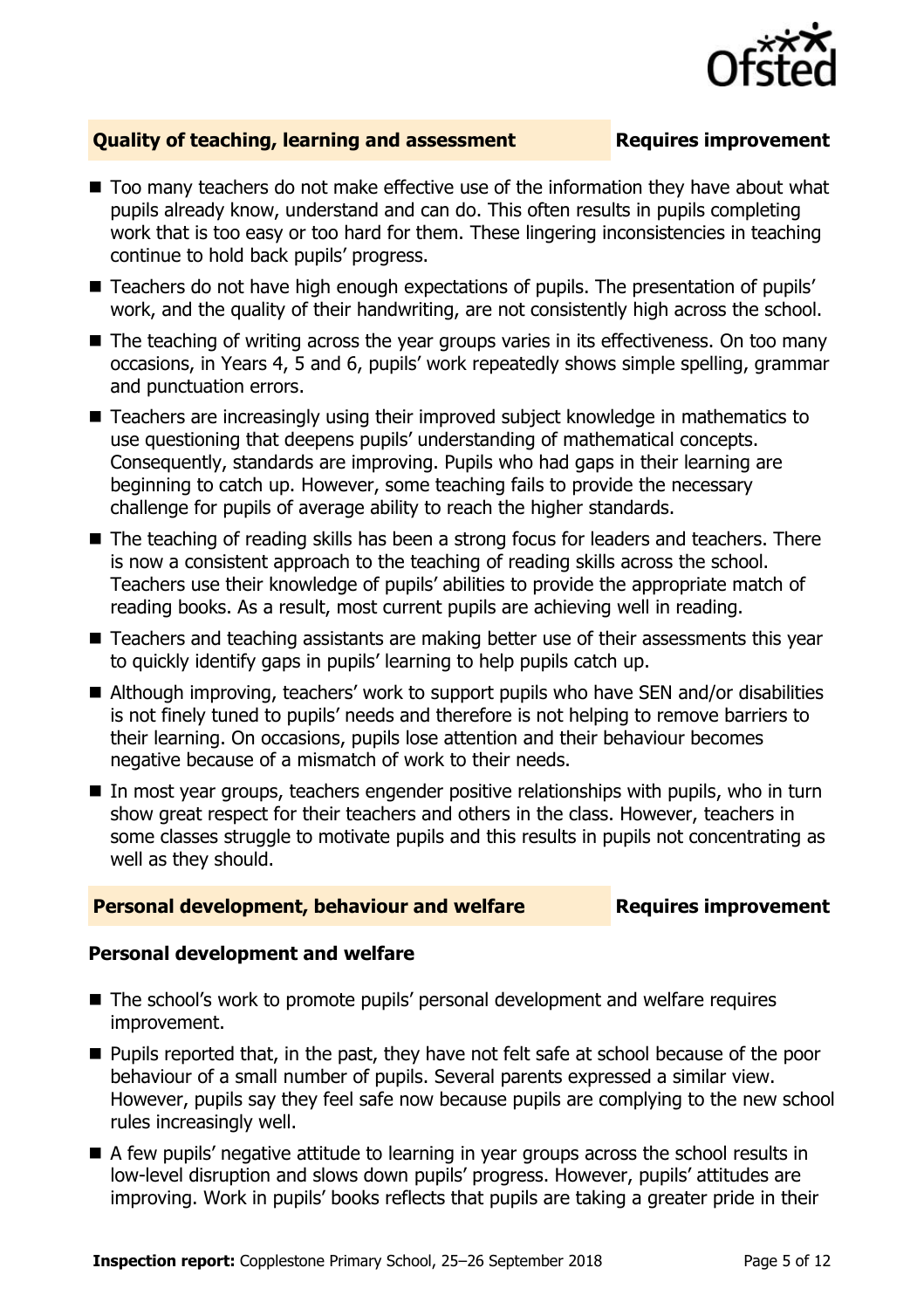

work and are achieving more in lessons this year.

■ Leaders have implemented new systems to help pupils to understand what it is to be a successful learner. However, these systems have yet to be fully established to bring about strong learning behaviours.

### **Behaviour**

- The behaviour of pupils requires improvement.
- In some lessons and year groups, a minority of pupils quickly lose concentration and consequently do not make the progress they should. This low-level disruption is not consistently addressed by teaching staff swiftly enough.
- **Pupils conduct themselves well around the school. They are polite and friendly.** Breaktimes and lunchtimes are harmonious occasions where pupils play happily together.
- Pupils' overall attendance has increased to be in line with the national average. However, the school has failed to tackle the poor attendance of pupils who are regularly absent from school. Too many pupils are persistently absent.

### **Outcomes for pupils Requires improvement**

- **Pupils' progress in reading, writing and mathematics at the end of key stage 2 has** been below the national average for the past two years. Although there were slight improvements in 2018, too few pupils make the progress they should, particularly in reading and mathematics.
- A high proportion of pupils in Years 4, 5 and 6 do not have the skills they need to be proficient writers. Despite their good understanding of phonics, pupils' spelling is often inaccurate. Their grammar and punctuation skills undermine the good vocabulary and content of their writing.
- Current pupils who have SEN and/or disabilities do not made good progress from their starting points. Although leaders have been successful in ensuring that pupils' individual plans are suitably matched to their needs, other work does not support these pupils to make strong enough gains in their progress. Interventions to meet these pupils' needs and accelerate progress have not been in place long enough to fully evaluate the impact.
- Although boys and girls in the early years and Year 1 achieve equally well, historically, gender differences begin to emerge by the end of key stage 1. Gender gaps are closing; however, boys who are low prior achievers do not catch up quickly enough.
- In subjects other than English and mathematics, pupils' progress is variable across year groups and subjects. In the past, key stage 1 pupils have achieved better standards than key stage 2 pupils in science, for example. This is because work in key stage 2 has not been as well matched to pupils' needs. Pupils' behaviour has deteriorated as a result and, consequently, their progress has slowed.
- Over time, too few pupils have caught up from their low starting points in mathematics by the end of key stage 1. Standards improved in 2018 so that more pupils made good progress to reach the expected standard in mathematics compared to others nationally.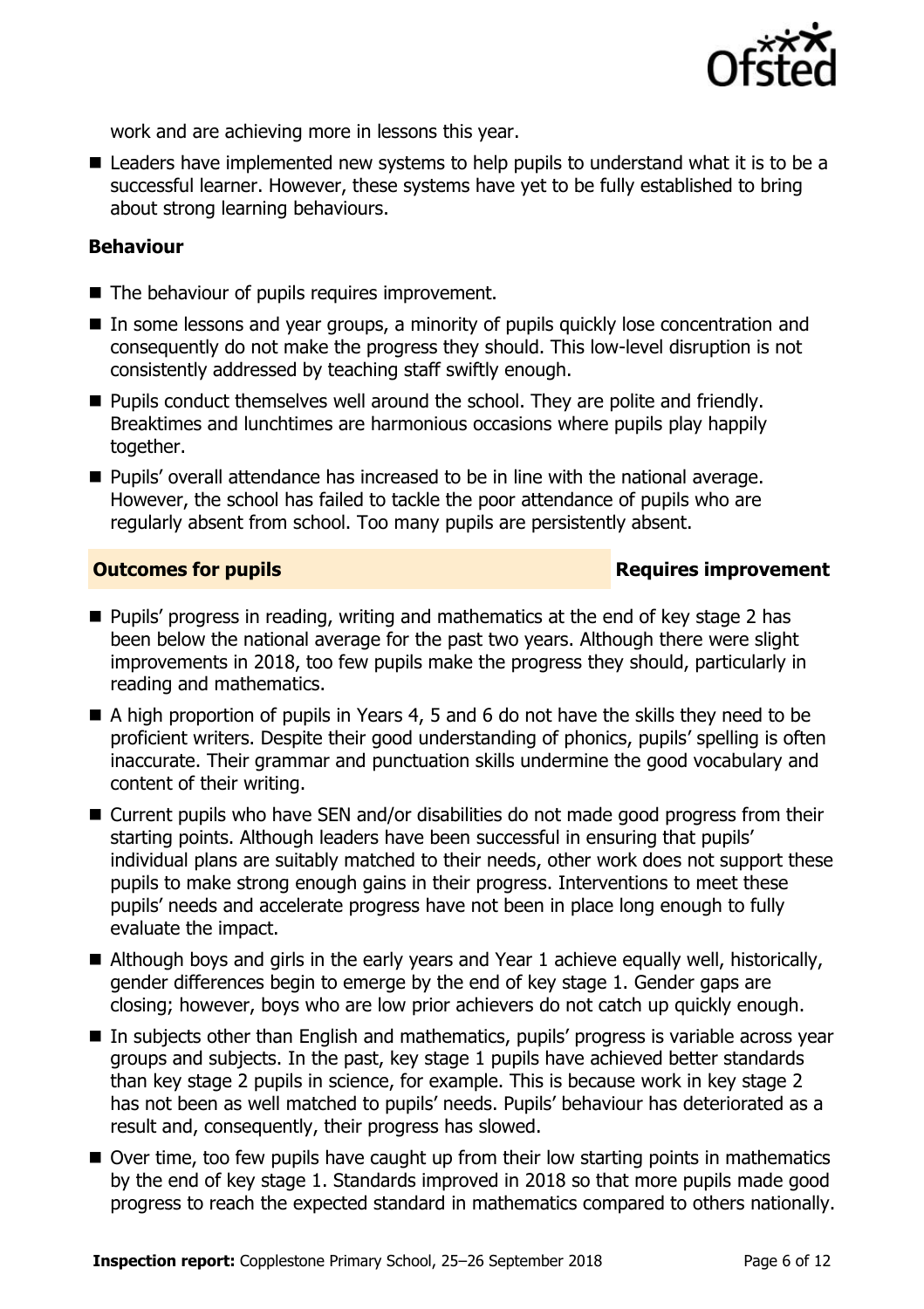

In addition, a greater proportion of pupils reached the higher standards.

- **Pupils in key stage 2 demonstrate increasingly proficient skills in mathematics,** overcoming previously weak achievement. The most able pupils continue to make good progress. However, too few average-attaining pupils go on to make strong progress to reach the higher standards.
- Although improving, attainment in writing has been below the national average at key stage 1 for the past two years. However, 2018 saw a rise in the number of pupils reaching the expected and higher standards in writing. Work in books this term shows that pupils in Year 3 continue to achieve well in writing. They punctuate their sentences appropriately and make effective use of vocabulary.
- The few disadvantaged pupils make good progress and their attainment is broadly average. Differences between disadvantaged pupils and other pupils nationally are diminishing.
- $\blacksquare$  The proportion of pupils who reach the expected standard in the phonics screening checks is consistently above the national average.
- Key stage 1 pupils' reading skills have risen year on year and are now above the national averages. The proportion of pupils who reach the higher standards in reading is also in line with the national average. Improvements in the quality of the teaching of reading at key stage 2 are also reflected in improved outcomes. Pupils' attainment in reading at key stage 2 is now in line with the national average.

### **Early years provision Good Good**

- Children get off to a good start in the early years. As a result of effective teaching, children develop good learning behaviour. They listen attentively and are eager to learn and explore. Transition arrangement into the Reception class are effective. Pre-school and the Reception class share outdoor spaces and staff. Consequently, children rapidly adapt to the Reception class and settle with ease.
- Early years staff foster positive relationships with parents. Parents contribute to their child's learning journey and are kept well informed about their child's school day.
- Adults in the early years are effective in developing children's level of independence. Resources are organised safely and effectively so that pupils can make choices in their learning. As a result of adults' effective encouragement and guidance, children quickly develop good listening skills and share equipment well.
- Adults in the early years model effective talking strategies. These are prioritised to ensure that good-quality speaking and listening activities deepen children's understanding and curiosity to learn in a wide range of activities across the day. As a result, increasingly, children are developing their speech and language skills well.
- Children develop a wide range of valuable skills. This is because staff plan activities carefully and use assessment precisely to identify where children need further support or challenge. Both the pre-school and Reception class indoor and outdoor spaces have a wealth of inviting resources and planned activities to ignite children's curiosity and imagination.
- High levels of staff supervision and well-qualified staff ensure that children are safe.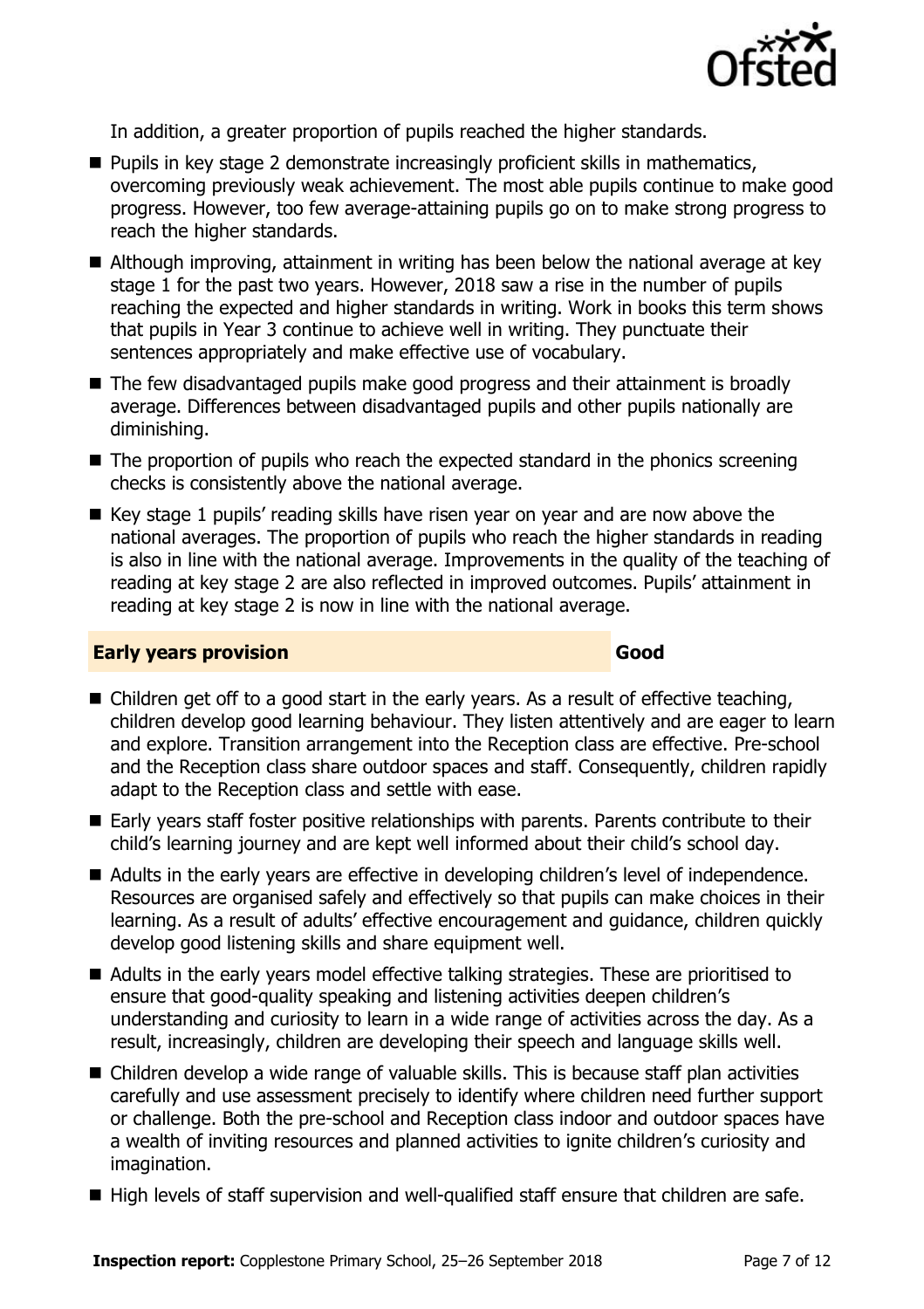

Leaders keep effective records when incidents occur and carry out daily risk assessments. Children are taught how to keep safe. For example, a child using a toy chainsaw told the inspector how to be safe, citing how it is important for him to wear goggles, gloves and a helmet.

- Staff ensure that children who have SEN and/or disabilities have their needs identified quickly and they seek advice to ensure that these children receive the support they need. Effective liaison with health and external agencies ensures that staff are wellplaced to support children's needs.
- There are too few disadvantaged pupils within the early years to form any meaningful comparison with national averages.
- Children enter the pre-school with levels of development typical for their age and make good progress in all aspects of their development. The proportion of children leaving the early years with a good level of development has been consistently above the national average for the past few years. There was a dip in 2018, but this still represented good progress from children's starting points because several children caught up from low starting points. Children are well prepared for the next stage of their education.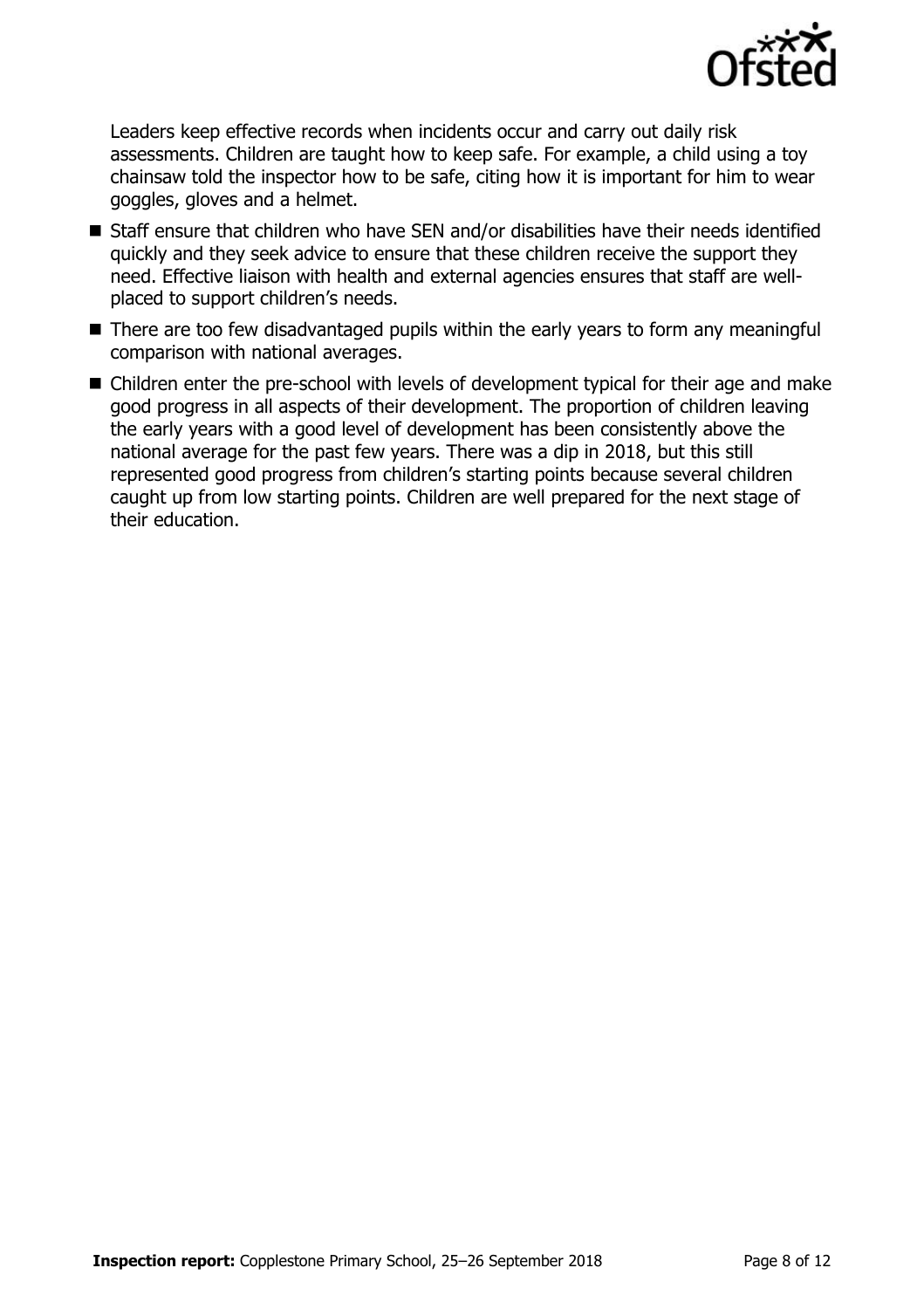

# **School details**

| Unique reference number | 113068   |
|-------------------------|----------|
| Local authority         | Devon    |
| Inspection number       | 10049067 |

This inspection was carried out under section 8 of the Education Act 2005. The inspection was also deemed a section 5 inspection under the same Act.

| Type of school                      | Primary                                |
|-------------------------------------|----------------------------------------|
| School category                     | Maintained                             |
| Age range of pupils                 | 4 to 11                                |
| <b>Gender of pupils</b>             | Mixed                                  |
| Number of pupils on the school roll | 163                                    |
| Appropriate authority               | The governing body                     |
| Chair                               | Jayne Hooper                           |
| <b>Executive headteacher</b>        | Stephen Mellor                         |
| Telephone number                    | 01363 84265                            |
| Website                             | www.copplestone-primary.devon.sch.uk/  |
| Email address                       | admin@copplestone-primary.devon.sch.uk |
| Date of previous inspection         | June 2013                              |

### **Information about this school**

- Copplestone is smaller than the average-sized primary school.
- The school is part of the Devon Moors Federation, a federation of four schools. The schools are managed by the same governing body and they have joint budgetary arrangements.
- In February 2018, the federation joined with the United Schools' Learning Partnership in a cooperative trust. Trust leaders have supported the school's senior leaders in the recruitment of new staff and in making checks on the quality of teaching, learning and assessment.
- The proportion of pupils supported by the pupil premium is below the national average.
- The proportion of pupils with an education, health and care plan is below the national average. The proportion of pupils who receive special educational needs support is above the national average.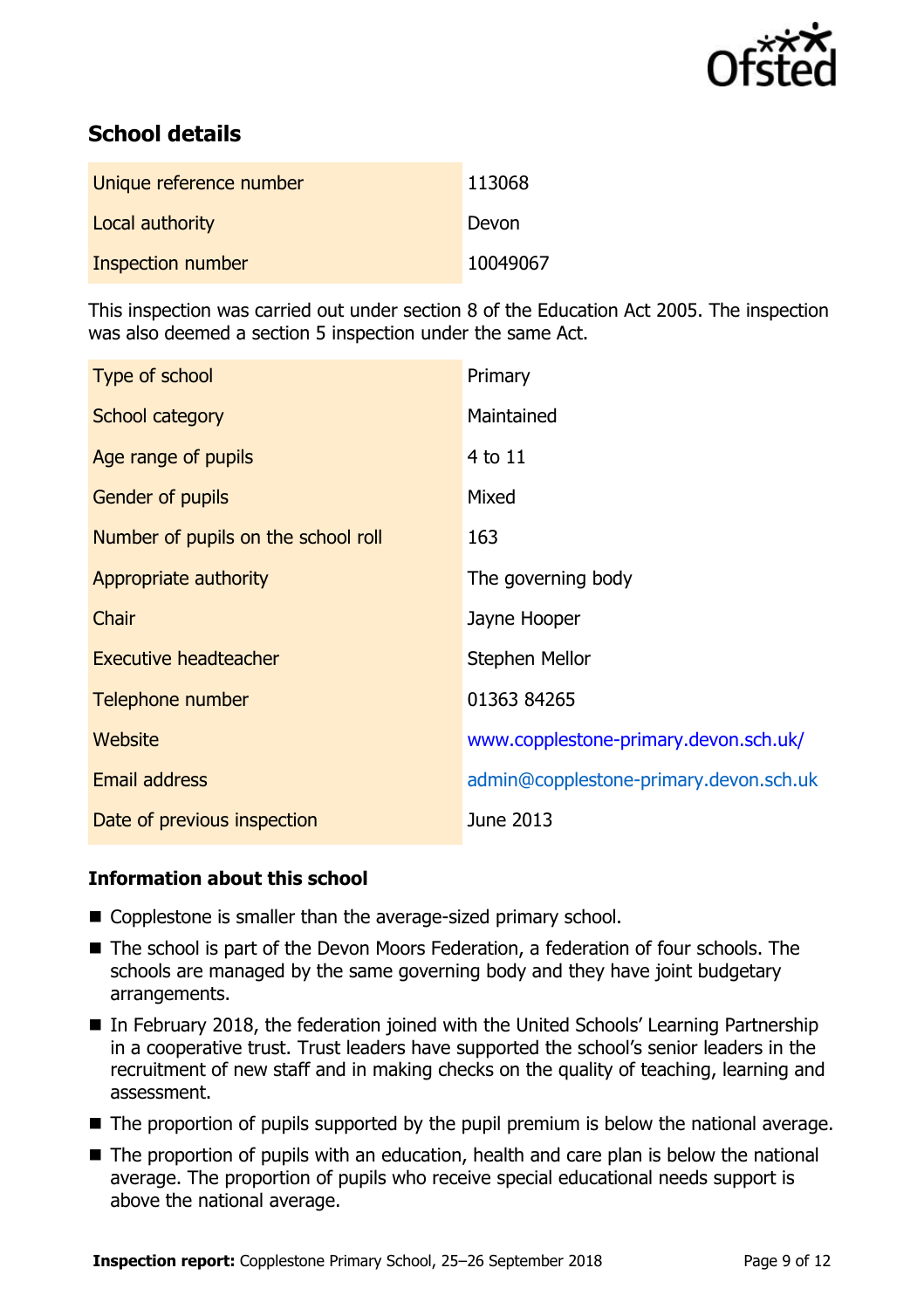

- Most pupils are of White British heritage.
- The local authority has provided support to the school in developing subject leadership in English and mathematics. In addition, the local authority has carried out audits of the school's safeguarding, special educational needs and behaviour management practices.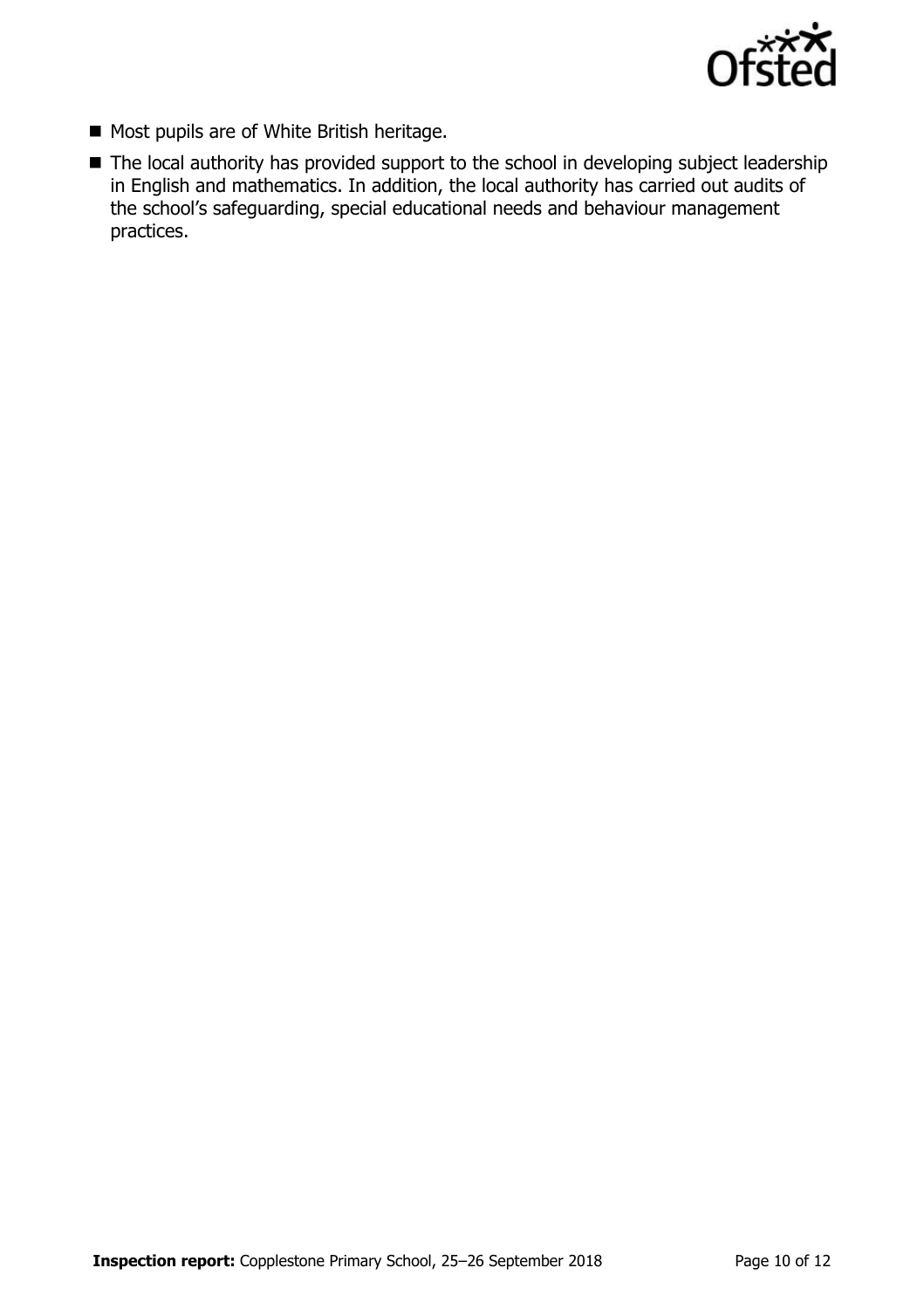

# **Information about this inspection**

- Inspectors carried out visits, accompanied by senior leaders, to all classes across the school. They held discussions with pupils, both formally and informally, to find out what it is like to be a pupil in this school.
- Inspectors met with senior leaders and middle leaders to discuss the impact of their actions. The lead inspector held a meeting with two representatives of the governing body. She also conducted a phone call to a local authority representative.
- Inspectors gained the views of parents at the beginning and end of the school day. The responses of 50 parents to the online survey, Parent View, were considered along with parents' free-text messages.
- Documents were scrutinised, including school improvement plans and leaders' notes of the checks they make on the quality of teaching. Inspectors also examined notes from external reviews and the minutes of governing body meetings.
- Safeguarding documents were scrutinised, including the school's record of the recruitment checks made on adults, risk assessments and records of incidents of pupils' poor behaviour.

### **Inspection team**

**Tracy Hannon, lead inspector Fracy Her Majesty's Inspector** 

Alexander Baxter **Alexander Baxter Alexander Baxter Ofsted Inspector**